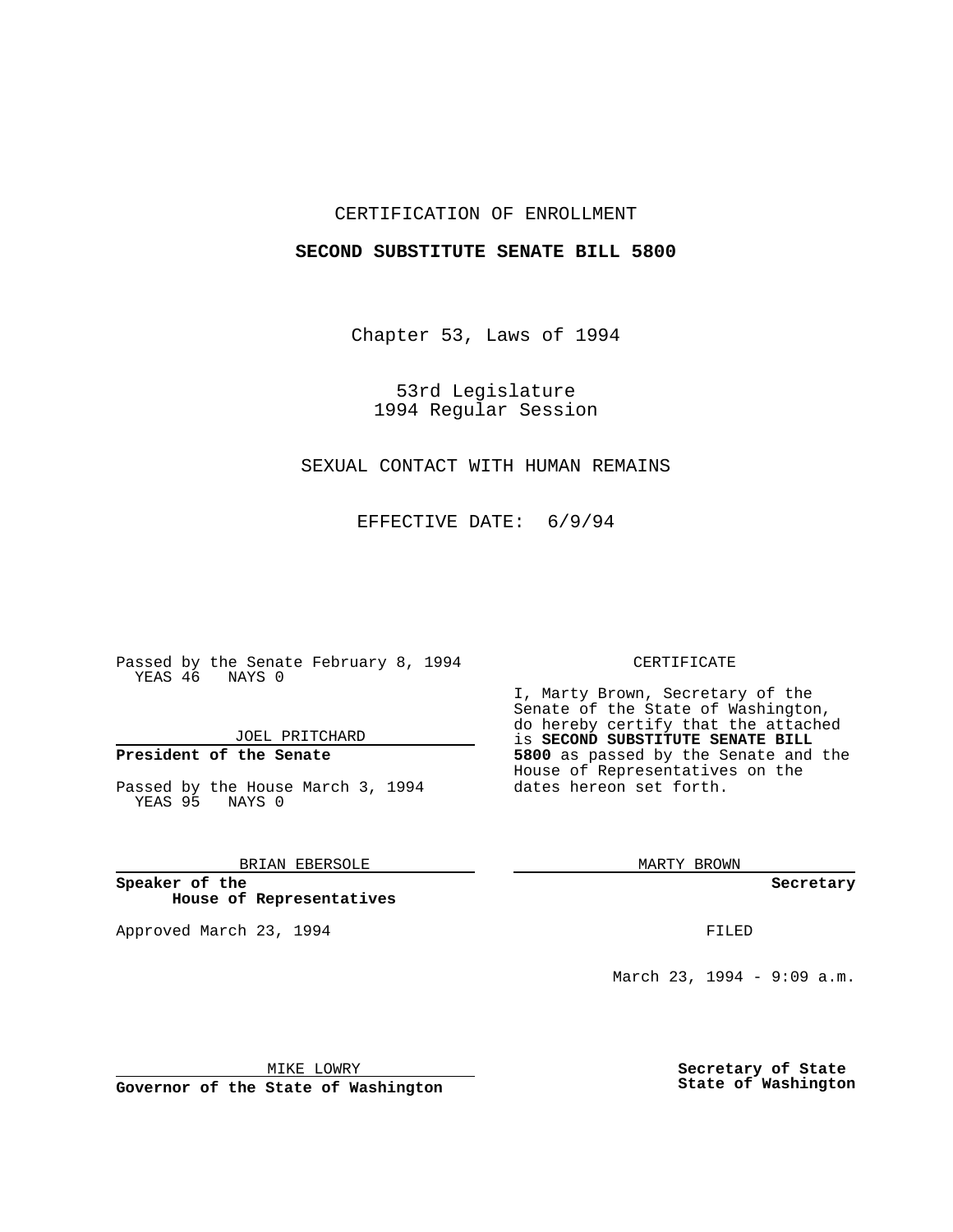## **SECOND SUBSTITUTE SENATE BILL 5800** \_\_\_\_\_\_\_\_\_\_\_\_\_\_\_\_\_\_\_\_\_\_\_\_\_\_\_\_\_\_\_\_\_\_\_\_\_\_\_\_\_\_\_\_\_\_\_

\_\_\_\_\_\_\_\_\_\_\_\_\_\_\_\_\_\_\_\_\_\_\_\_\_\_\_\_\_\_\_\_\_\_\_\_\_\_\_\_\_\_\_\_\_\_\_

Passed Legislature - 1994 Regular Session

### **State of Washington 53rd Legislature 1994 Regular Session**

**By** Senate Committee on Law & Justice (originally sponsored by Senators Nelson, A. Smith and Winsley)

Read first time 01/27/94.

 AN ACT Relating to violation of human remains; reenacting and amending RCW 9.94A.320; adding a new section to chapter 9A.44 RCW; and prescribing penalties.

BE IT ENACTED BY THE LEGISLATURE OF THE STATE OF WASHINGTON:

 NEW SECTION. **Sec. 1.** A new section is added to chapter 9A.44 RCW to read as follows:

 (1) Any person who has sexual intercourse or sexual contact with a dead human body is guilty of a class C felony.

(2) As used in this section:

 (a) "Sexual intercourse" (i) has its ordinary meaning and occurs upon any penetration, however slight; and (ii) also means any penetration of the vagina or anus however slight, by an object, when committed on a dead human body, except when such penetration is accomplished as part of a procedure authorized or required under chapter 68.50 RCW or other law; and (iii) also means any act of sexual contact between the sex organs of a person and the mouth or anus of a dead human body.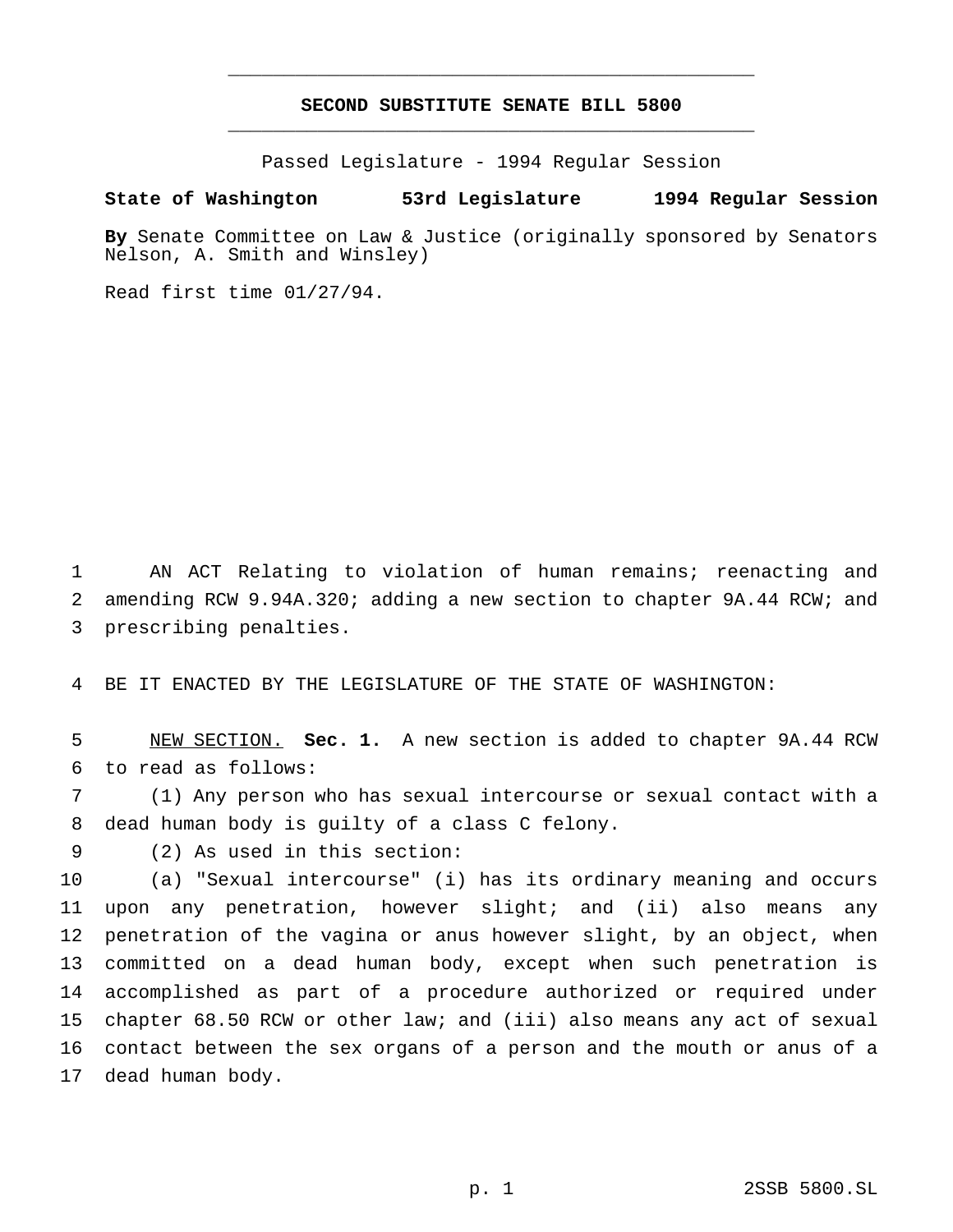(b) "Sexual contact" means any touching by a person of the sexual or other intimate parts of a dead human body done for the purpose of gratifying the sexual desire of the person.

 **Sec. 2.** RCW 9.94A.320 and 1992 c 145 s 4 and 1992 c 75 s 3 are each reenacted and amended to read as follows:

| 6  |      | TABLE 2                                       |
|----|------|-----------------------------------------------|
| 7  |      | CRIMES INCLUDED WITHIN EACH SERIOUSNESS LEVEL |
| 8  | XV   | Aggravated Murder 1 (RCW 10.95.020)           |
| 9  | XIV  | Murder 1 (RCW 9A.32.030)                      |
| 10 |      | Homicide by abuse (RCW 9A.32.055)             |
| 11 | XIII | Murder 2 (RCW 9A.32.050)                      |
| 12 | XII  | Assault 1 (RCW 9A.36.011)                     |
| 13 |      | Assault of a Child 1 (RCW 9A.36.120)          |
| 14 | ΧI   | Rape 1 (RCW 9A.44.040)                        |
| 15 |      | Rape of a Child 1 (RCW 9A.44.073)             |
| 16 | Χ    | Kidnapping 1 (RCW 9A.40.020)                  |
| 17 |      | Rape 2 (RCW 9A.44.050)                        |
| 18 |      | Rape of a Child 2 (RCW 9A.44.076)             |
| 19 |      | Child Molestation 1 (RCW 9A.44.083)           |
| 20 |      | Damaging building, etc., by explosion with    |
| 21 |      | threat to human being (RCW                    |
| 22 |      | 70.74.280(1)                                  |
| 23 |      | Over 18 and deliver heroin or narcotic        |
| 24 |      | from Schedule I or II to someone              |
| 25 |      | under 18 (RCW 69.50.406)                      |
| 26 |      | Leading Organized Crime (RCW                  |
| 27 |      | 9A.82.060(1)(a)                               |
| 28 | IX.  | Assault of a Child 2 (RCW 9A.36.130)          |
| 29 |      | Robbery 1 (RCW 9A.56.200)                     |
| 30 |      | Manslaughter 1 (RCW 9A.32.060)                |
| 31 |      | Explosive devices prohibited (RCW             |
| 32 |      | 70.74.180)                                    |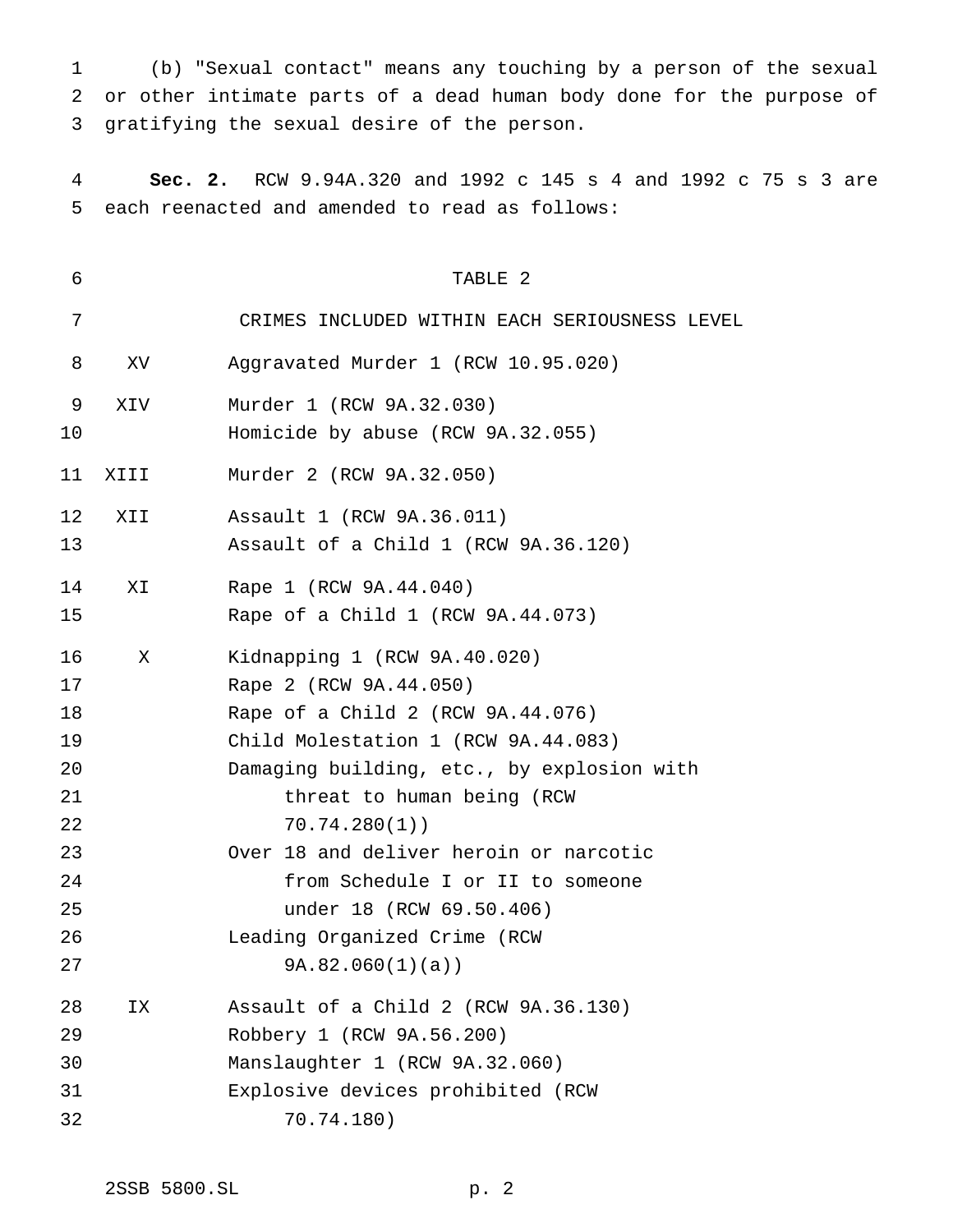| 1  |      | Indecent Liberties (with forcible          |
|----|------|--------------------------------------------|
| 2  |      | compulsion) $(RCW 9A.44.100(1)(a))$        |
| 3  |      | Endangering life and property by           |
| 4  |      | explosives with threat to human being      |
| 5  |      | (RCW 70.74.270)                            |
| 6  |      | Over 18 and deliver narcotic from Schedule |
| 7  |      | III, IV, or V or a nonnarcotic from        |
| 8  |      | Schedule I-V to someone under 18 and       |
| 9  |      | 3 years junior (RCW 69.50.406)             |
| 10 |      | Controlled Substance Homicide (RCW         |
| 11 |      | 69.50.415)                                 |
| 12 |      | Sexual Exploitation (RCW 9.68A.040)        |
| 13 |      | Inciting Criminal Profiteering (RCW        |
| 14 |      | 9A.82.060(1)(b)                            |
| 15 | VIII | Arson 1 (RCW 9A.48.020)                    |
| 16 |      | Promoting Prostitution 1 (RCW 9A.88.070)   |
| 17 |      | Selling for profit (controlled or          |
| 18 |      | counterfeit) any controlled substance      |
| 19 |      | (RCW 69.50.410)                            |
| 20 |      | Manufacture, deliver, or possess with      |
| 21 |      | intent to deliver heroin or cocaine        |
| 22 |      | (RCW 69.50.401(a)(1)(i))                   |
| 23 |      | Manufacture, deliver, or possess with      |
| 24 |      | intent to deliver methamphetamine          |
| 25 |      | (RCW 69.50.401(a)(1)(ii))                  |
| 26 |      | Vehicular Homicide, by being under the     |
| 27 |      | influence of intoxicating liquor or        |
| 28 |      | any drug or by the operation of any        |
| 29 |      | vehicle in a reckless manner (RCW          |
| 30 |      | 46.61.520)                                 |
| 31 | VII  | Burglary 1 (RCW 9A.52.020)                 |
| 32 |      | Vehicular Homicide, by disregard for the   |
| 33 |      | safety of others (RCW 46.61.520)           |
| 34 |      | Introducing Contraband 1 (RCW 9A.76.140)   |
| 35 |      | Indecent Liberties (without forcible       |
| 36 |      | compulsion) (RCW $9A.44.100(1)$ (b) and    |
| 37 |      | $(c)$ )                                    |
| 38 |      | Child Molestation 2 (RCW 9A.44.086)        |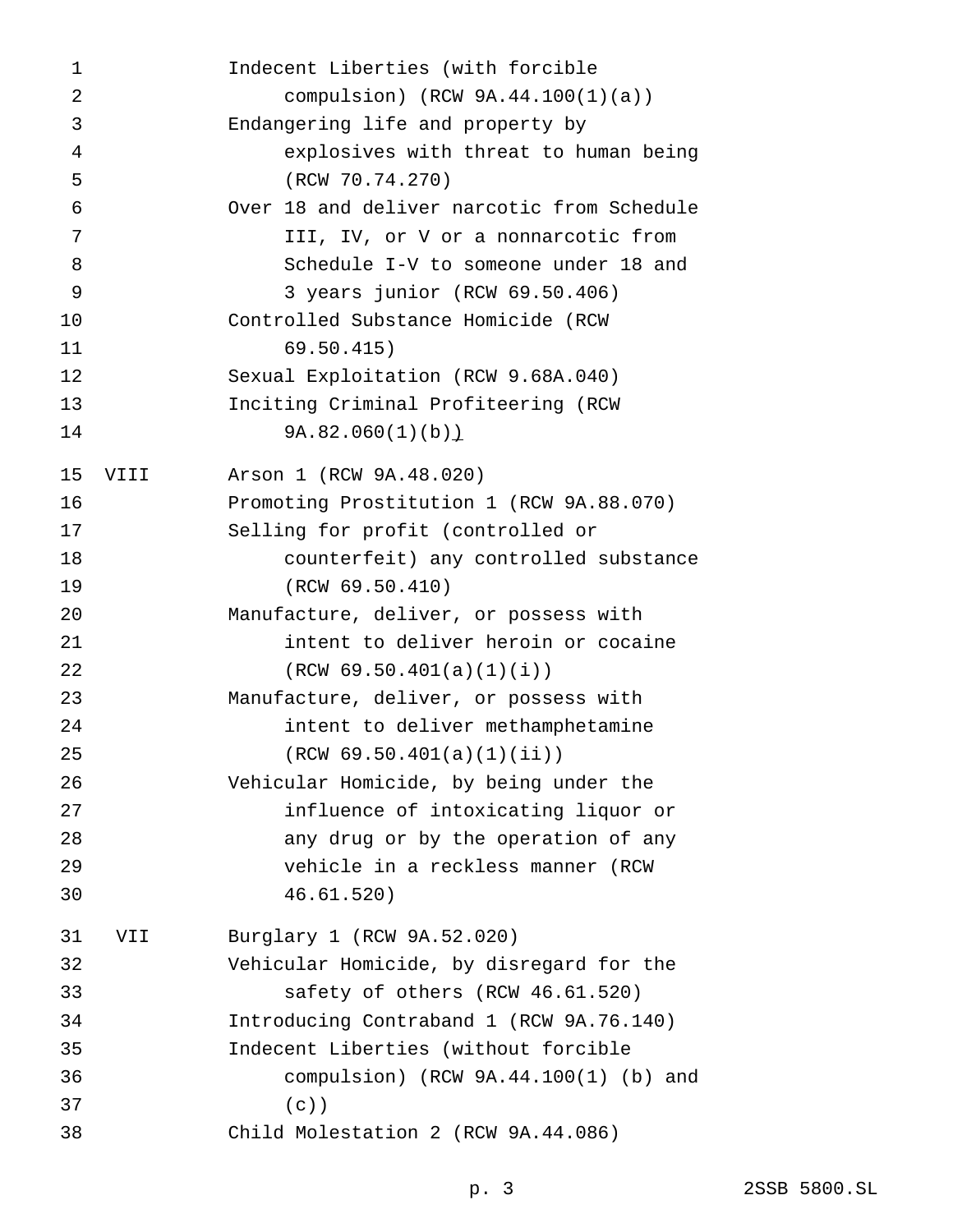| $\mathbf 1$    |    | Dealing in depictions of minor engaged in  |
|----------------|----|--------------------------------------------|
| $\overline{2}$ |    | sexually explicit conduct (RCW             |
| 3              |    | 9.68A.050)                                 |
| 4              |    | Sending, bringing into state depictions of |
| 5              |    | minor engaged in sexually explicit         |
| 6              |    | conduct (RCW 9.68A.060)                    |
| 7              |    | Involving a minor in drug dealing (RCW     |
| 8              |    | 69.50.401(f)                               |
| 9              | VI | Bribery (RCW 9A.68.010)                    |
| 10             |    | Manslaughter 2 (RCW 9A.32.070)             |
| 11             |    | Rape of a Child 3 (RCW 9A.44.079)          |
| 12             |    | Intimidating a Juror/Witness (RCW          |
| 13             |    | 9A.72.110, 9A.72.130)                      |
| 14             |    | Damaging building, etc., by explosion with |
| 15             |    | no threat to human being (RCW              |
| 16             |    | 70.74.280(2)                               |
| 17             |    | Endangering life and property by           |
| 18             |    | explosives with no threat to human         |
| 19             |    | being (RCW 70.74.270)                      |
| 20             |    | Incest 1 (RCW 9A.64.020(1))                |
| 21             |    | Manufacture, deliver, or possess with      |
| 22             |    | intent to deliver narcotics from           |
| 23             |    | Schedule I or II (except heroin or         |
| 24             |    | cocaine) $(RCW 69.50.401(a)(1)(i))$        |
| 25             |    | Intimidating a Judge (RCW 9A.72.160)       |
| 26             |    | Bail Jumping with Murder 1 (RCW            |
| 27             |    | 9A.76.170(2)(a)                            |
| 28             | V  | Criminal Mistreatment 1 (RCW 9A.42.020)    |
| 29             |    | Rape 3 (RCW 9A.44.060)                     |
| 30             |    | Sexual Misconduct with a Minor 1 (RCW      |
| 31             |    | 9A.44.093)                                 |
| 32             |    | Child Molestation 3 (RCW 9A.44.089)        |
| 33             |    | Kidnapping 2 (RCW 9A.40.030)               |
| 34             |    | Extortion 1 (RCW 9A.56.120)                |
| 35             |    | Incest 2 (RCW 9A.64.020(2))                |
| 36             |    | Perjury 1 (RCW 9A.72.020)                  |
| 37             |    | Extortionate Extension of Credit (RCW      |
| 38             |    | 9A.82.020)                                 |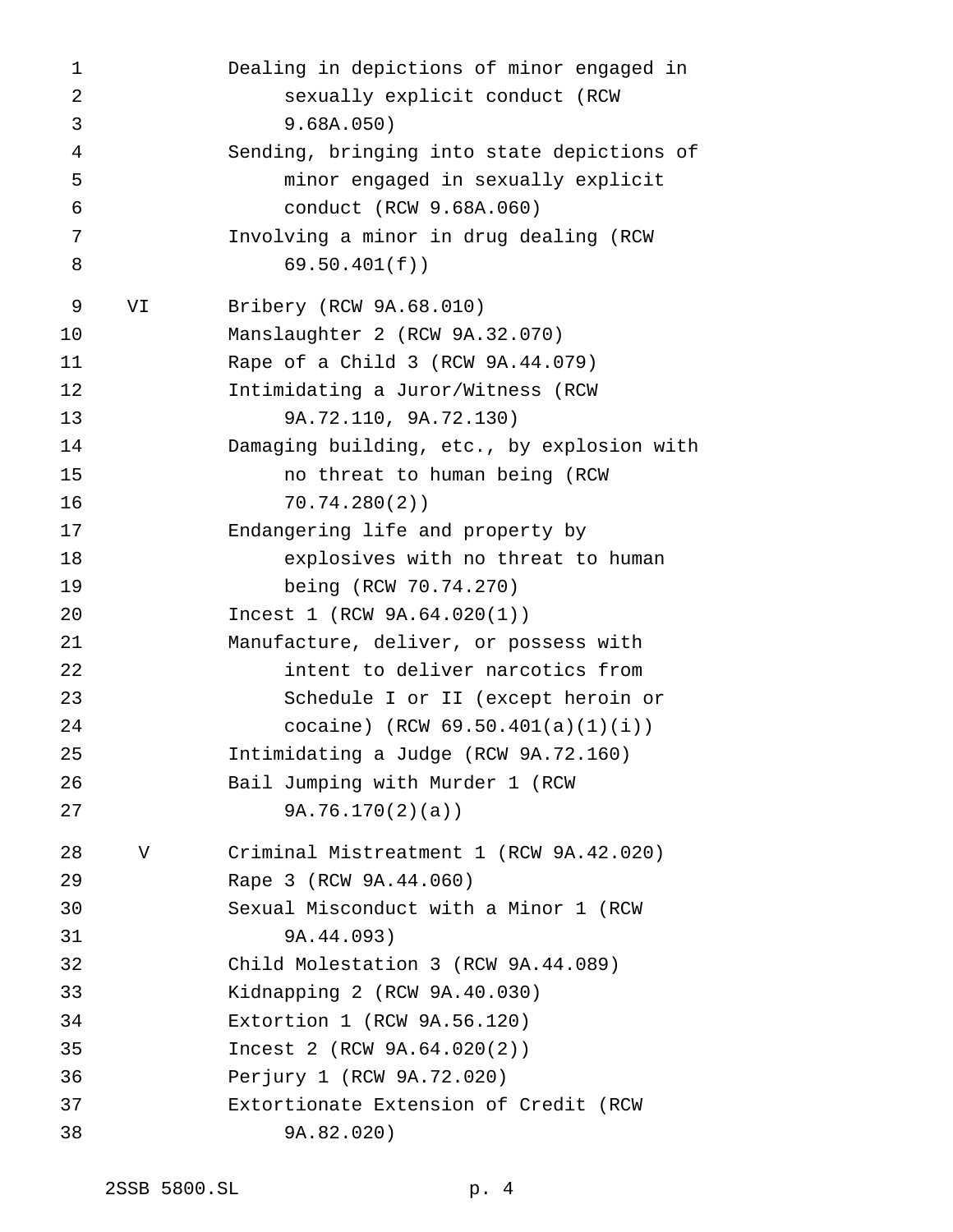| 1  |    | Advancing money or property for            |
|----|----|--------------------------------------------|
| 2  |    | extortionate extension of credit (RCW      |
| 3  |    | 9A.82.030)                                 |
| 4  |    | Extortionate Means to Collect Extensions   |
| 5  |    | of Credit (RCW 9A.82.040)                  |
| 6  |    | Rendering Criminal Assistance 1 (RCW       |
| 7  |    | 9A.76.070)                                 |
| 8  |    | Bail Jumping with class A Felony (RCW      |
| 9  |    | 9A.76.170(2)(b)                            |
| 10 |    | Sexually Violating Human Remains (section  |
| 11 |    | 1 of this act)                             |
| 12 |    | Delivery of imitation controlled substance |
| 13 |    | by person eighteen or over to person       |
| 14 |    | under eighteen $(RCW 69.52.030(2))$        |
| 15 | IV | Residential Burglary (RCW 9A.52.025)       |
| 16 |    | Theft of Livestock 1 (RCW 9A.56.080)       |
| 17 |    | Robbery 2 (RCW 9A.56.210)                  |
| 18 |    | Assault 2 (RCW 9A.36.021)                  |
| 19 |    | Escape 1 (RCW 9A.76.110)                   |
| 20 |    | Arson 2 (RCW 9A.48.030)                    |
| 21 |    | Bribing a Witness/Bribe Received by        |
| 22 |    | Witness (RCW 9A.72.090, 9A.72.100)         |
| 23 |    | Malicious Harassment (RCW 9A.36.080)       |
| 24 |    | Threats to Bomb (RCW 9.61.160)             |
| 25 |    | Willful Failure to Return from Furlough    |
| 26 |    | (RCW 72.66.060)                            |
| 27 |    | Hit and Run « Injury Accident (RCW         |
| 28 |    | $46.52.020(4)$ )                           |
| 29 |    | Vehicular Assault (RCW 46.61.522)          |
| 30 |    | Manufacture, deliver, or possess with      |
| 31 |    | intent to deliver narcotics from           |
| 32 |    | Schedule III, IV, or V or                  |
| 33 |    | nonnarcotics from Schedule I-V             |
| 34 |    | (except marijuana or                       |
| 35 |    | methamphetamines) (RCW                     |
| 36 |    | $69.50.401(a)(1)(ii)$ through $(iv)$ )     |
| 37 |    | Influencing Outcome of Sporting Event (RCW |
| 38 |    | 9A.82.070)                                 |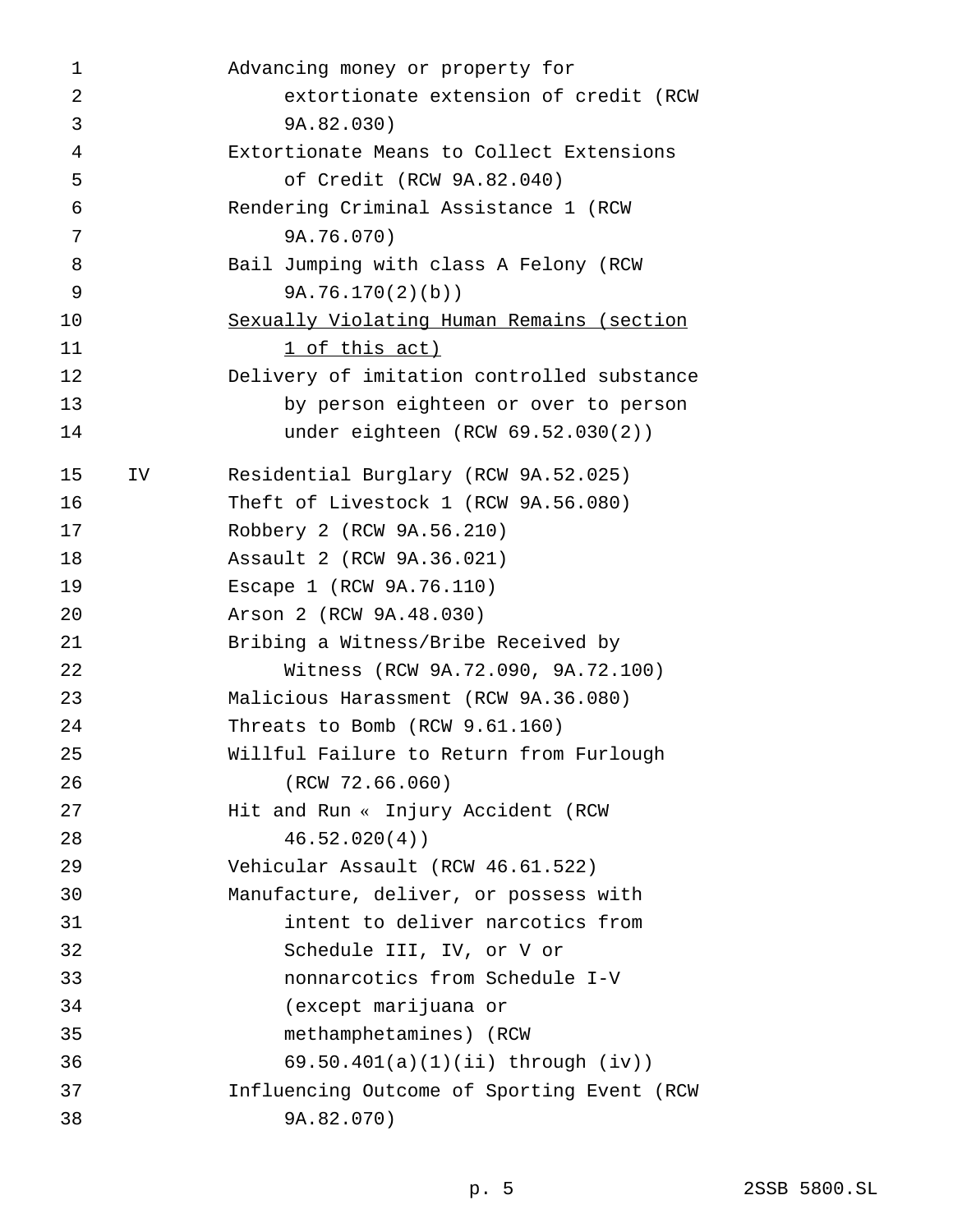Use of Proceeds of Criminal Profiteering (RCW 9A.82.080 (1) and (2)) Knowingly Trafficking in Stolen Property (RCW 9A.82.050(2)) III Criminal mistreatment 2 (RCW 9A.42.030) Extortion 2 (RCW 9A.56.130) Unlawful Imprisonment (RCW 9A.40.040) Assault 3 (RCW 9A.36.031) Assault of a Child 3 (RCW 9A.36.140) Custodial Assault (RCW 9A.36.100) Unlawful possession of firearm or pistol by felon (RCW 9.41.040) Harassment (RCW 9A.46.020) Promoting Prostitution 2 (RCW 9A.88.080) Willful Failure to Return from Work Release (RCW 72.65.070) Burglary 2 (RCW 9A.52.030) Introducing Contraband 2 (RCW 9A.76.150) Communication with a Minor for Immoral Purposes (RCW 9.68A.090) Patronizing a Juvenile Prostitute (RCW 9.68A.100) Escape 2 (RCW 9A.76.120) Perjury 2 (RCW 9A.72.030) Bail Jumping with class B or C Felony (RCW 9A.76.170(2)(c)) Intimidating a Public Servant (RCW 9A.76.180) Tampering with a Witness (RCW 9A.72.120) Manufacture, deliver, or possess with intent to deliver marijuana (RCW 69.50.401(a)(1)(ii)) Delivery of a material in lieu of a controlled substance (RCW 69.50.401(c)) Manufacture, distribute, or possess with intent to distribute an imitation controlled substance (RCW 69.52.030(1))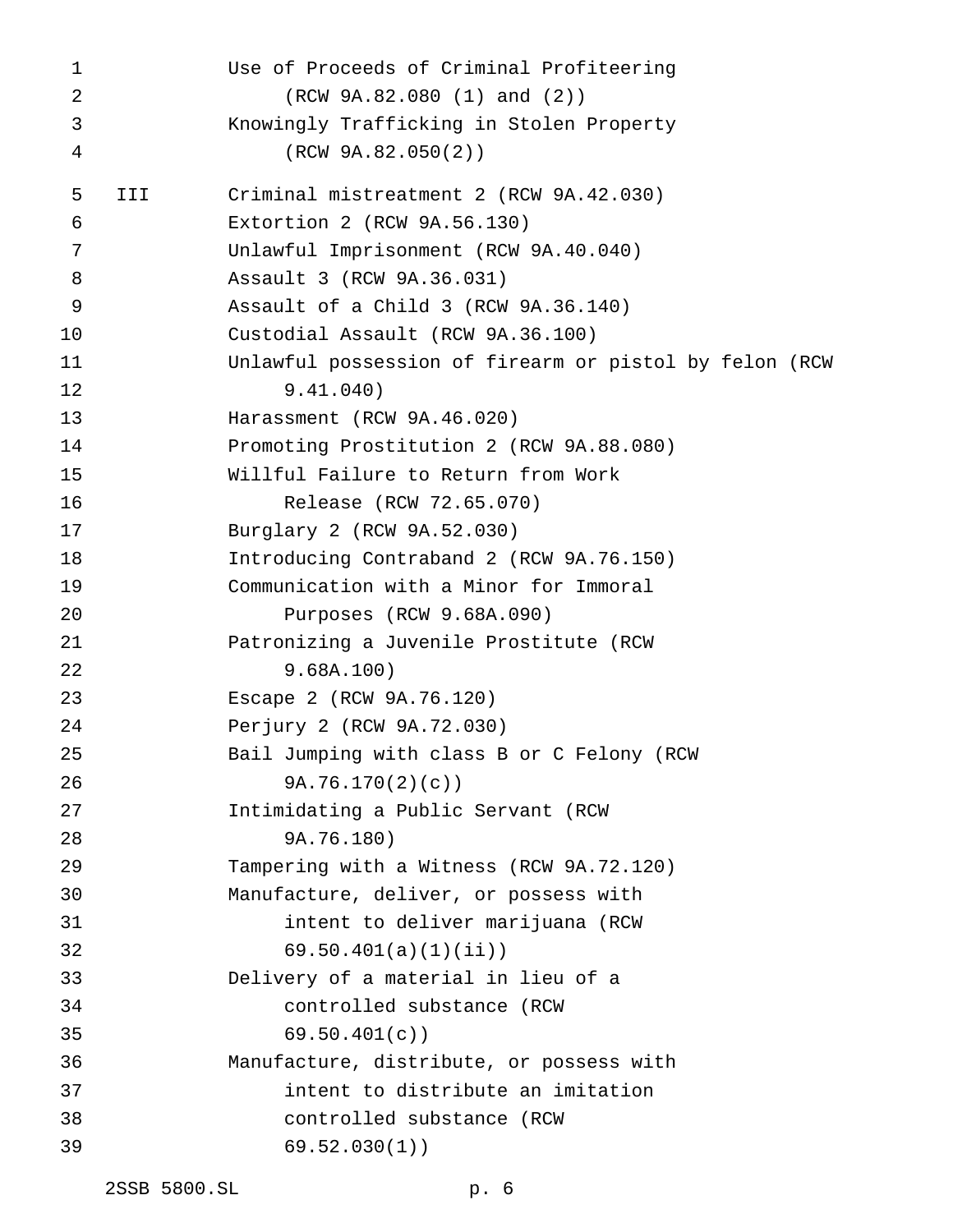Recklessly Trafficking in Stolen Property (RCW 9A.82.050(1)) Theft of livestock 2 (RCW 9A.56.080) Securities Act violation (RCW 21.20.400) II Malicious Mischief 1 (RCW 9A.48.070) Possession of Stolen Property 1 (RCW 9A.56.150) Theft 1 (RCW 9A.56.030) Possession of controlled substance that is either heroin or narcotics from Schedule I or II (RCW 69.50.401(d)) Possession of phencyclidine (PCP) (RCW 69.50.401(d)) Create, deliver, or possess a counterfeit controlled substance (RCW 69.50.401(b)) Computer Trespass 1 (RCW 9A.52.110) Reckless Endangerment 1 (RCW 9A.36.045) Escape from Community Custody (RCW 72.09.310) I Theft 2 (RCW 9A.56.040) Possession of Stolen Property 2 (RCW 9A.56.160) Forgery (RCW 9A.60.020) Taking Motor Vehicle Without Permission (RCW 9A.56.070) Vehicle Prowl 1 (RCW 9A.52.095) Attempting to Elude a Pursuing Police Vehicle (RCW 46.61.024) Malicious Mischief 2 (RCW 9A.48.080) Reckless Burning 1 (RCW 9A.48.040) Unlawful Issuance of Checks or Drafts (RCW 9A.56.060) Unlawful Use of Food Stamps (RCW 9.91.140 (2) and (3)) False Verification for Welfare (RCW 74.08.055) Forged Prescription (RCW 69.41.020)